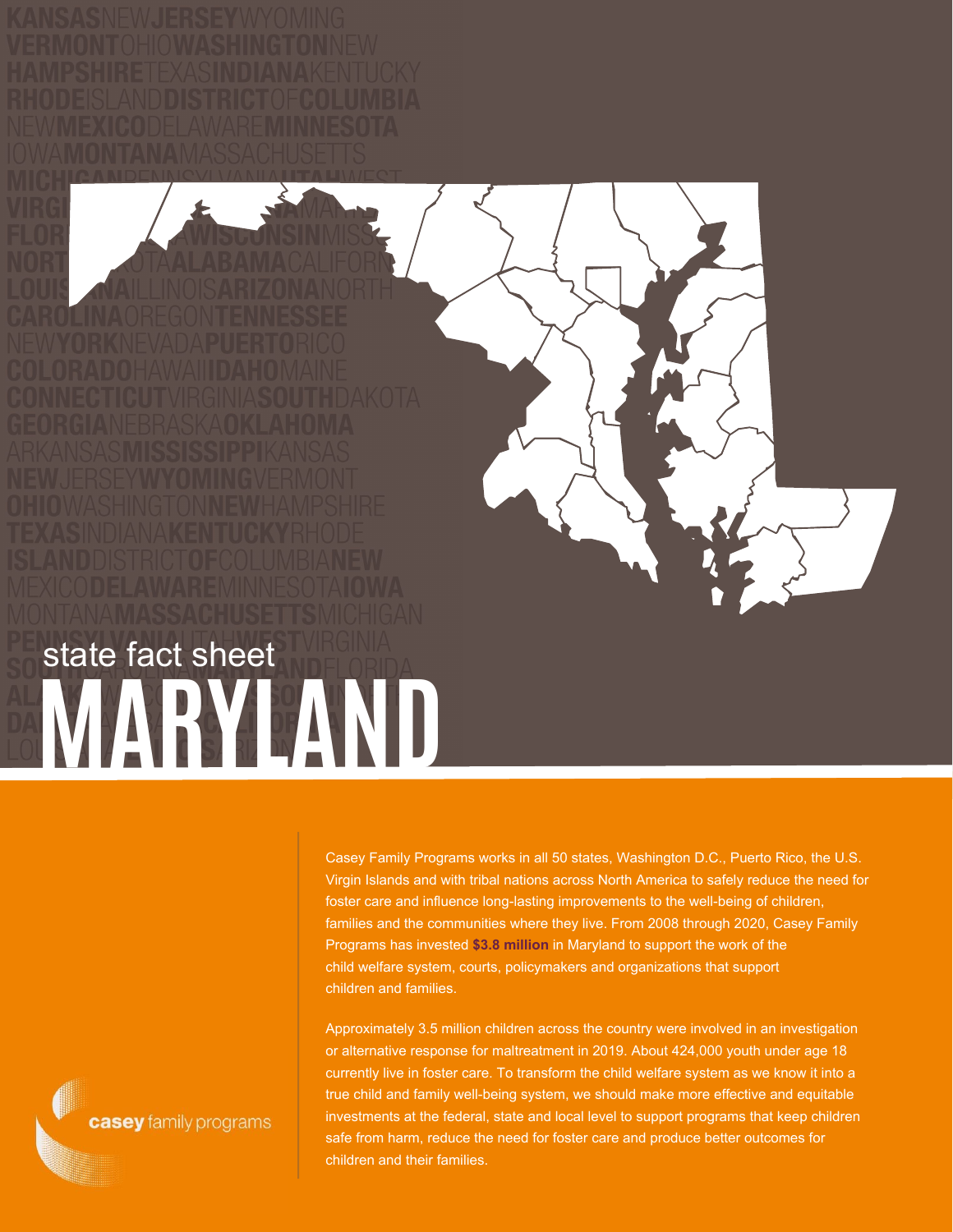We talk about a "foster care system," but the goal is to create a child and family well-being system that prevents abuse and neglect and helps every child grow up safely in his or her own family whenever possible. Rather than waiting for maltreatment to occur, we can improve the safety of children who have come to the attention of child protective services by helping their families with evidence-based and promising practices.

Across Maryland in 2019, approximately:



Most states currently are limited to using the bulk of the \$9.8 billion in dedicated federal child welfare funding only for services related to foster care. The Family First Prevention Services Act of 2018 and the Family First Transition Act of 2019 provide states with the historic opportunity to invest federal funding to support preventive services, including substance abuse, mental health and parental skill training, so more children can remain safely at home. States and tribes now have access to new federal prevention resources to help keep children safe from harm in the first place by helping strengthen their families.

How federal child welfare funding is currently aligned in Maryland\*:



 $\mathbf \Xi$ **CO** kin gs $\mathbf \Xi$ **CO** rtæ r in  $\, >$ c جا  $\mathbf \Xi$ c  $\blacksquare$  $\mathbf{S}$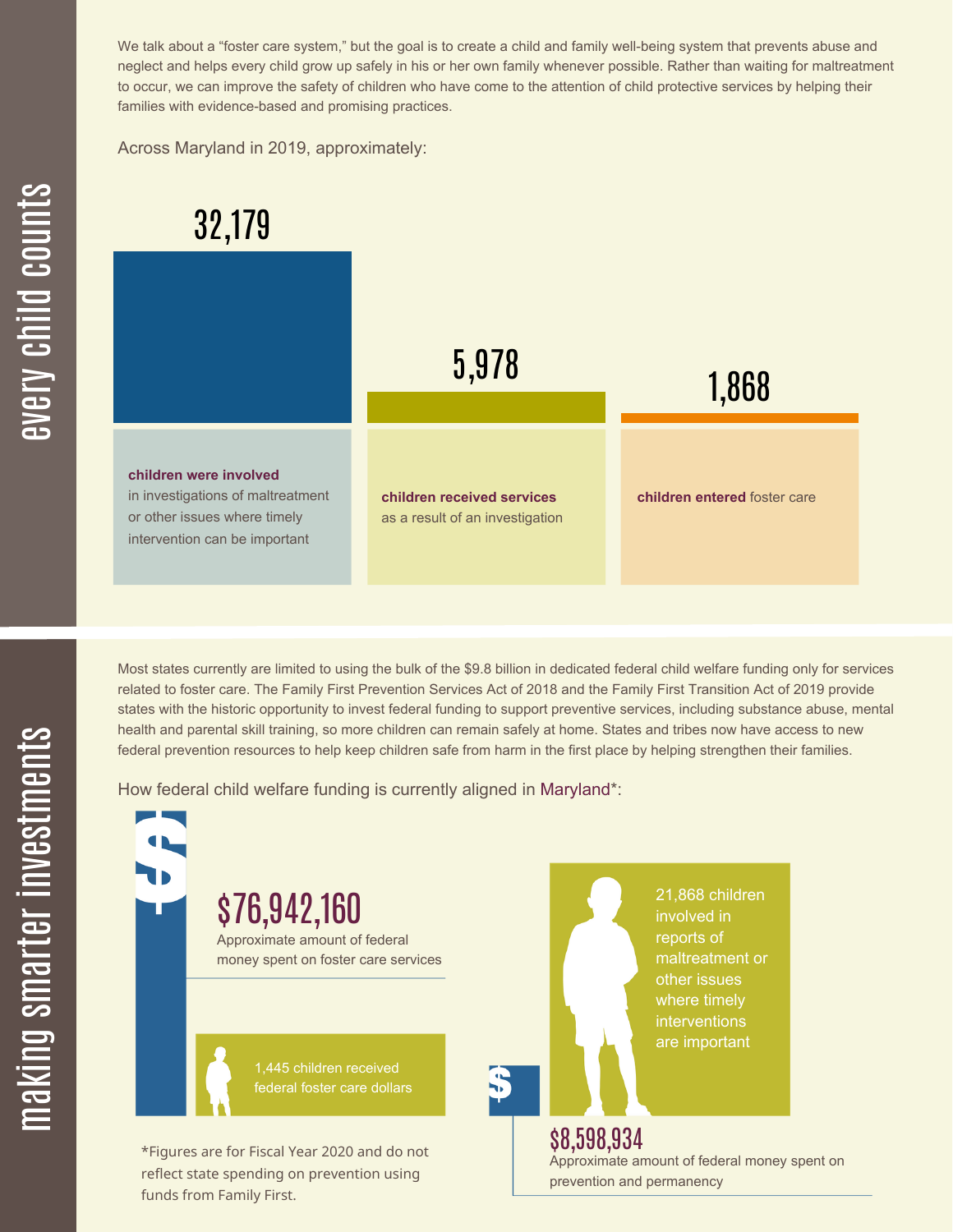Safety and effective response go hand in hand. Most children enter foster care due to neglect and other reasons — not because of physical or sexual abuse. In Maryland, providing targeted and effective interventions as soon as possible, including by accessing new federal resources provided under the Family First Prevention Services Act and the Family First Transition Act, can safely allow children to remain with their families and thrive.

93% of

children in

Maryland

experience

occurrence of

maltreatment

a repeat

within six

months

do not

Reasons children in Maryland enter foster care:

| 16%          | 84%                |
|--------------|--------------------|
| <b>ABUSE</b> | NEGLECT AND OTHER* |

Children under age 18 living in foster care in Maryland: (as of September 30 of each year)



\*"Other" includes parental substance abuse, child substance abuse, child disability, child behavior problems, parent death, parent incarceration, caretaker inability to cope, relinquishment or inadequate housing.

What happens to children who end up in foster care? Most are safely reunited with their own family or extended family. A significant number are adopted. Under the Family First Prevention Services Act, communities can more easily invest in helping more children to grow up in safe, stable families by providing appropriate and timely services prior to the need for removal, or

Among children in Maryland who exited foster care in 2019:

after they return home or have been adopted.



 $\overline{\mathbf{C}}$  $\leq$  $\overline{\mathbf{C}}$  $\overline{\mathsf{Z}}$  $\overline{\mathbf{C}}$ 

 $\equiv$ 

 $\blacksquare$ e  $\boldsymbol{\mathcal{C}}$  $\overline{\mathbf{C}}$  $\overline{\phantom{a}}$  $\overline{\mathbf{C}}$  $\mathcal{C}$ <u>م</u>

 $\equiv$ 

el<br>O  $\overline{\phantom{0}}$  $\blacksquare$ 

t<br>B

mily

Numbers may not equal 100% due to rounding. \*"Other" includes transferred to another agency, ran away or died.